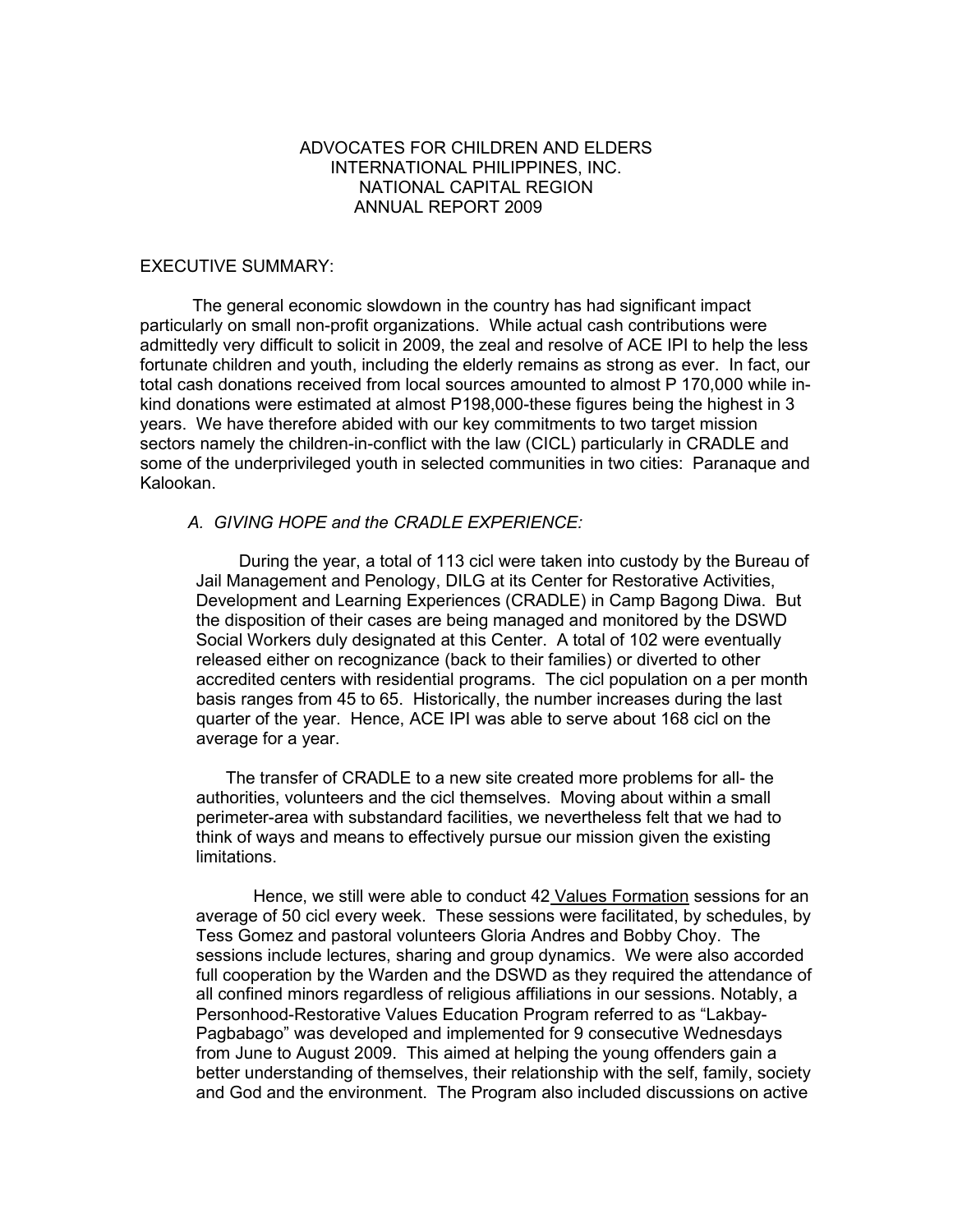non-violence and the implications of crime within the context of the restorative justice paradigm that espouses healing and reconciliation. A simple graduation ceremony was thereafter held for 54 cicl.

 The regular-monthly Eucharistic Celebrations presided by Fr. Simplicio Roxas further stressed the essence of Faith and the need for continuing formation.

 While the level of positive behavioral change expected of the cicl may not be substantially measured, some indicators insofar as their attitudes and overt actions are concerned, show a certain degree of improvement, especially among those who have stayed in the Center for more than 6 months. Other than the foiled attempted escape of about 13 cicl in April and a few petty personal quarrels, there has not been any recorded major trouble during the year. Many of the cicl were observed to have become more respectful and helpful in their "domestic" tasks, a little more participative during sessions and believing more in the power of prayer. Those cicl who have not been visited by their families for a long time are gradually learning to cope with the emotional pain. Many of them heeded our call for "pagparaya" (unselfishness) and controlling anger.

 Meanwhile, Art/painting classes facilitated by Jess Gellada were held for 27 Fridays with an average of 47 cicl-participants. More than just creating interest in the arts, bringing out artistic potentials and improving skills in painting, these classes have also become venues for some wounded young souls to express their personal sentiments. In March, we submitted the 3 painting-entries of the cicl to the International Art Contest facilitated by the Catholic Commission on Prison Pastoral Care.

 The special activities such as the Annual Summer Sportsfest and occasions like Valentine's, Lent/Easter, Prison Awareness Week and Christmas were all happily celebrated through the generosity of constant partners like the Our Lady of Unity Parish, Covenants Inc. ,Kiwanis Club of Malate, Franciscan Sisters of the Holy Adorers and some individual friends including Fr. Lambert Legaspino, our Spiritual Adviser. The cicl were provided with various gift packs, good lunches and prizes.

 Usually, before or after our weekly sessions, some cicl approached us for counseling. Three of them who have eventually been released were visited by Bobby Choy in their homes for follow=ups.

 The health and sanitation needs of the cicl were also addressed through the monthly supply of basic toiletries e.g. bath and laundry soaps and toothpaste, and occasionally with cleaning aids for their dormitories.

## *B. The CHALLENGES of YOUTH EMPOWERMENT and the Y4Y PROGRAM:*

 Following the wholistic approach of addressing the concerns of the human person, i.e. his body, mind and spirit, ACE IPI continued, through its 4- Component- Youth for Youth Program to "invest" its resources in undertakings that would ensure the physical, spiritual-moral, intellectual, social and even the economic development of selected underserved youth and their families in target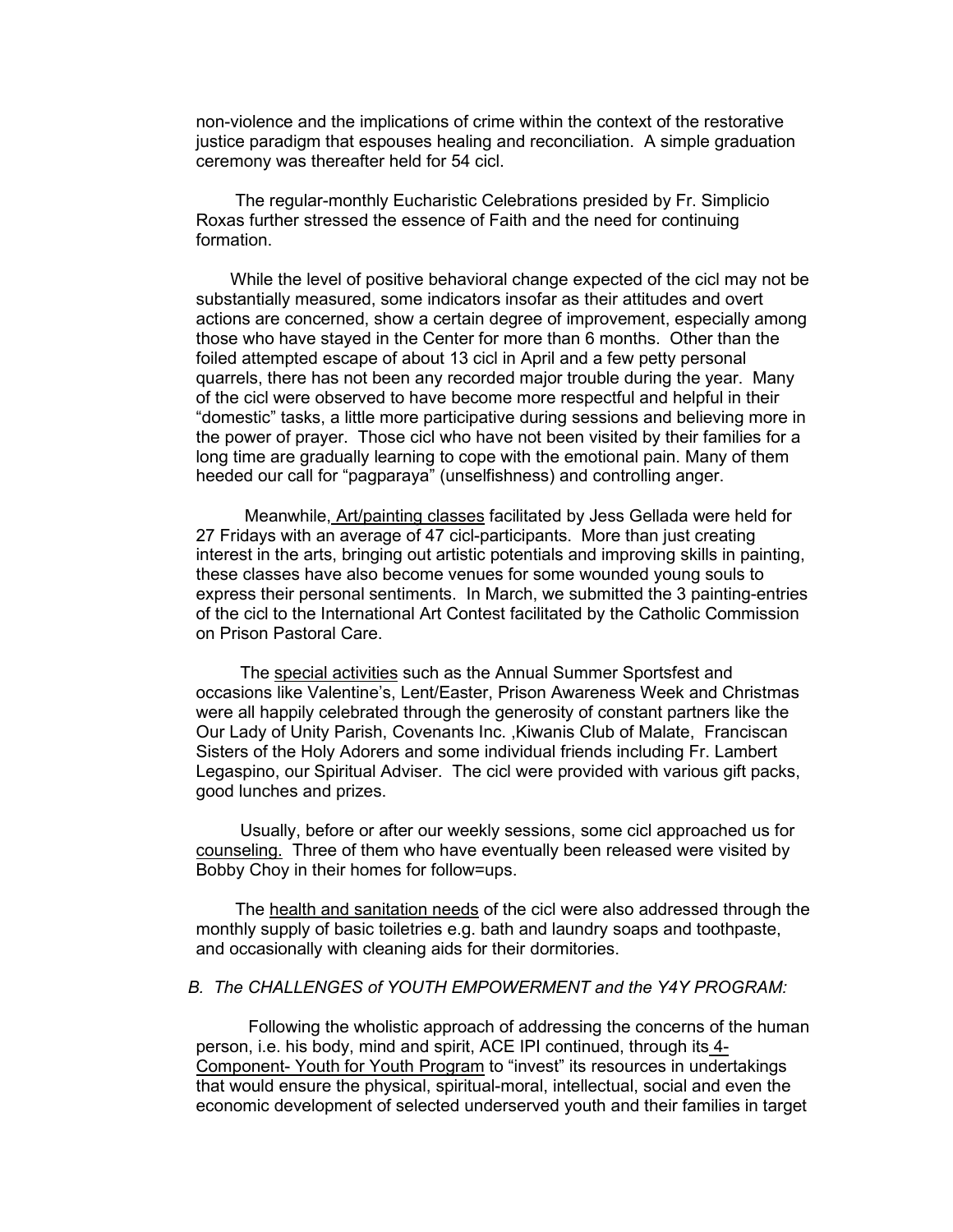areas namely, Lopez, Lovewin, Napoleon and Riverville in Paranaque City and Magdalena/Hillcrest area in Kalookan City. Each of these areas has a Coordinator who assisted us in monitoring school attendance and the overall situation of the youth beneficiaries and their families.

 For the Educational Assistance-component, a total of 28 qualified youth members received about P1,000/each worth of required school supplies while 24 of them were supported with their daily transport fare and about P350.00 each worth of P.E. uniform. A total of 5 college students received each a P5,000 annual support and another 5 availed the DATAMEX vocational coursecertificates. These youth members were also given access to the internet facilities of ACE office for their research assignments. About 7 of the youth members and their parents were engaged in dialogue/counseling sessions in an effort to resolve either family issues or academic concerns. We always stressed to the beneficiaries that education is the best weapon against poverty.

 For this component, we were able to get about P100,000-total support from various individuals and the Manila Jaycees.

 Under the Competency Development component, ACE IPI conducted the Annual Summer Computer Training Workshop that produced 16 graduates for Basic and another 16 for Advance. A 10-session- English Proficiency program was also conducted by a volunteer English Instructor, Rina Lim. However, of the 35 attendees, only 19 completed the sessions. A painting class facilitated by Mr. Gellada also was opened and 16 youth were able to finish the 16 sessions. All these considerably contributed to building the capabilities of these young minds. A simple "Araw ng Pasasalamat" was henceforth held in recognition of those who completed the trainings with special gifts to those who excelled.

 During the first quarter of the year, ACE IPI President Virgie Bruce herself handled separately the meetings-cum- formation with about 26 youth and their parents in Paranaque. But by the second half of the year, ACE IPI significantly adopted a key strategy – targeting the parents of our Y4Y members through the conduct of a Family Enrichment Program as the core module of our Values Formation Y4Y Component. This series of input-discussions and interaction initially offered a good opportunity for both single and couple-parent-participants to rekindle intimacy in their relationships with their spouses, the positive effects of which, such as love for God and each other, respect and open communication would eventually be experienced by their own children. These children could inevitably learn to develop these same virtues and values in dealing not only with their siblings and parents but also with their peers, co-students, persons in authority and the community at large. The Program was started in June and once-a-month thereof on weekends and jointly attended by an average of 28 parents and 25 youth. We are fortunate to have as resource persons two trained pastoral formators- Mr. & Mrs. Rey and Mel Sangalang who gave their free volunteer services. Meanwhile, Tess Gomez facilitated all the 11 sessions for the youth and parents in Kalookan.

 Aside from these sessions, about 7 to 10 Y4Y members and their parents, from the Lopez area, Paranaque actively participated in worship and devotional activities in the parish.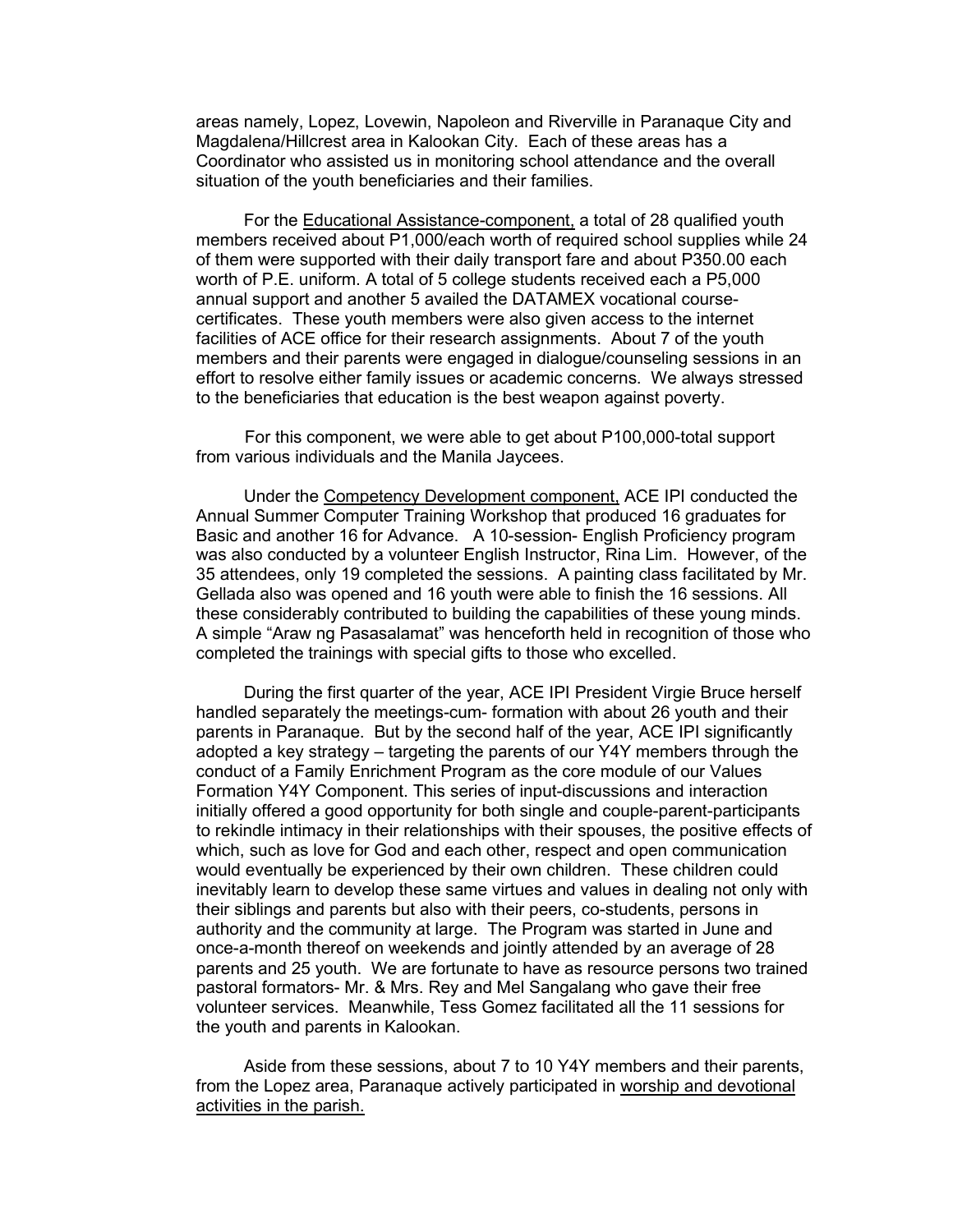Every December, ACE IPI facilitates an Annual Recollection with Christmas Fellowship for all the regular Y4Y youth members and their families. For 2009, a total of 95 people attended this much-awaited whole day gathering with the theme " Pasko: Salo-Salo sa Pamilya". A Holy Mass was also celebrated by Fr. Legaspino. A total of 23 youth, 14 individual parents and 4 couples were given certificates of recognition and simple gift-tokens for their perfect attendance. Gift packages worth P550.00 each were distributed to the 43 regular Y4Y memberfamilies. As a way of acknowledging their services and supplementary support, we gave annual gratuity tokens to all 31 of our regular volunteers, resource persons and donors.

 Noticeably, the regular youth participants of formation activities from the two cities have become more open in sharing their appreciation of each other; apparently more ready to forgive those who have hurt them and no longer shy to speak in small and big groups.

 We have also started delegating some tasks to certain Y4Y members identified to have the time and talent including the potentials of being leaders in their own way. Some of them assisted in simple documentation of activities while others took the initiative of leading and directing younger children during special parish activities. Some mothers also helped out. At the height of Typhoon Ondoy, three of our youth members personally tried to save lives and properties. These are all part of the Community Action/Volunteerism component of Y4Y.

 For a number of these Y4Y activities, Trinidad Wong, current Treasurer, has been extending her utmost support for snacks and meals.

#### *C. The OPPORTUNITY to EARN:*

 Six mothers are actively involved in the actual production, repacking and selling of ACE livelihood products i.e., detergent powder, cleaning solutions, dishwashing gel and fabric conditioners. ACE facilitates the purchase of raw materials.

### *D. LINKING ARMS:*

 As part of its Advocacy and Networking Program, ACE IPI remained a regular institutional member of PAYO or the Philippine Action for Youth Offenders and officially attended 5 meetings during the year. We supported the proposed legislation on prohibiting Corporal Punishment on Children.

 We promoted ACE IPI to the Phinma company's "Hero Network" by joining its Volunteers Fair. ACE IPI also continues to be the lead volunteer organization in CRADLE and as such, continued to be representative in the PRAISED Alliance of interfaith volunteer groups serving the BJMP-supervised jails.

 We also submitted the final concept paper on our proposed "Youth in Restorative Transformation" project to the Bases Holdings and Management Inc., a quasi-government corporation for possible funding. We have yet to wait for the BHMI decision by June 2010.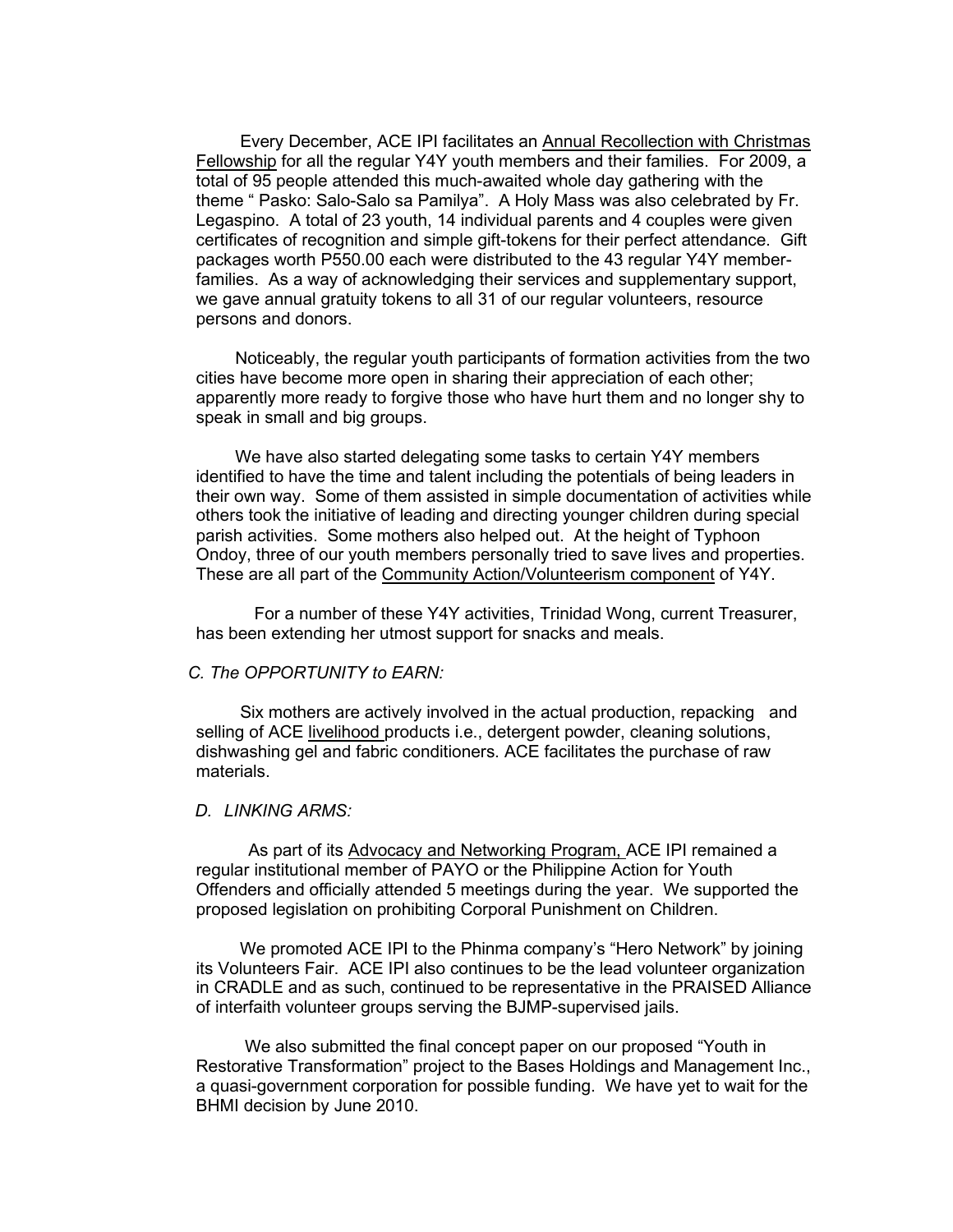# *E. An OUTREACH to the ELDERS:*

 ACE IPI staff and volunteers visited the Tahanan Ni Maria in Carmona, Cavite for abandoned and indigent elderly. We gave about 100 residents each a large serving of "arroz caldo" and bottled mineral water; interacted with about 54 of them through singing and fun games. Some could not join us because they were physically ill while others were not yet psychologically ready to join such activities. One of our members, Selie Tajon gave most of the provisions for food. The Franciscan Sisters meanwhile gave them colorful dusters.

# *F. AWARDS RECEIVED:*

- 1.) Last June 5, 2009 the officers of ACE IPI attended the year's Gawad Geny Lopez Jr. Bayaning Pilipino Awards Night on behalf of NANAY, Inc. one of the five recipients of this year's "Galing Bayanihan, America" Award. NANAY, Inc. was recognized for providing concrete holistic programs and supportive services to fellow Filipinos particularly the elders, through active involvement in the Filipino-American communities in the entire state of Florida.
- 2.) Ms. Gloria Andres, upon recommendation of ACE IPI, received a "Gawad Paglilingkod" in recognition of its continuing services for adult and youth offenders in Muntinlupa penitentiary and at CRADLE. This annual national recognitions are being given by the Catholic Bishops Commission on Prison Pastoral Care to volunteers and workers who have regularly ministered to prisoners for at least 3 years.

## *G. OTHER SERVICES:*

 Virgie Bruce coordinated with the Philippine and Taiwan Dental Associations including the Taal Charm Foundation for a special Dental Mission in Taal, Batangas that benefited about 1,458 persons, 250 of which are children and youth.

 Crisis intervention aid was extended to 14 Y4Y youth members and their siblings specifically on their medical needs. Relief goods were distributed to about 43 Y4Y families in Paranaque who were affected by Typhoon Ondoy

-next--

## H. ADMINISTRATIVE CONCERNS:

 Website updating was completed up to April 2009 only following the proposal to have it done yearly instead of monthly.

 A monitoring system on status of Y4Y Program beneficiaries and benefits received has been put in place. The same has been placed to monitor donations for restricted educational funds. Full time office-based volunteers Amy de Leon